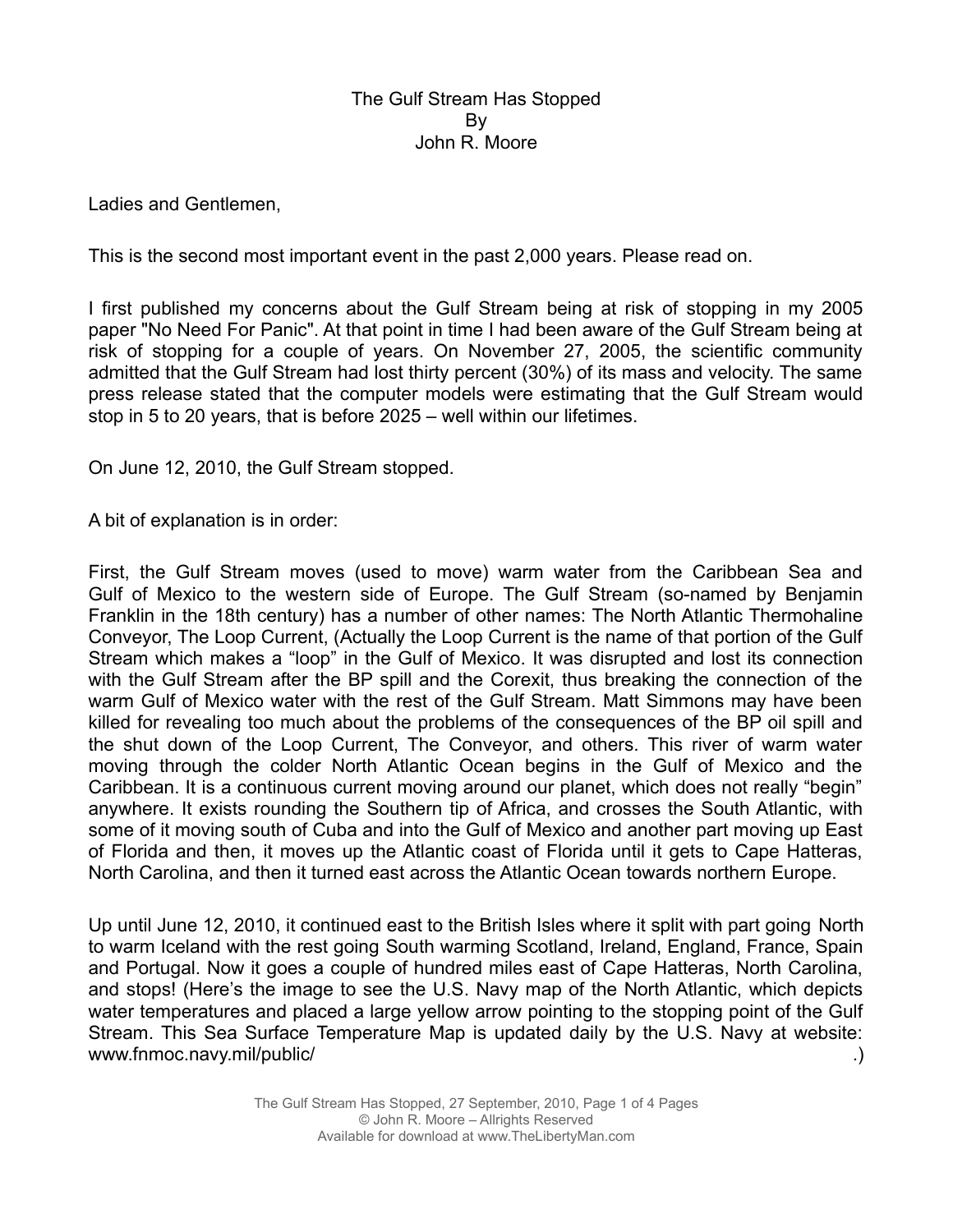

Second, the Gulf Stream affects the atmosphere up to seven miles above the Gulf Stream. At that altitude, you are in the Jet Stream. The Jet Steam is the 200 miles per hour wind that has tremendous impact on weather in the Northern Hemisphere. Let me explain how credible physicists have verified the importance of the Gulf Stream shutting down.

In the middle of July 2010, one of my research team forwarded an article by Dr. Gianluigi Zangari PhD. Dr. Zangari (who works with the prestigious Research Division of the National Institute of Nuclear Physics at Frascati National Laboratories of the National Institute of Nuclear Physics in Italy), is part of a team of scientists in Europe and North America that have been studying and monitoring the Gulf Stream for over nine years. I turned this information over to another member of my team, Dr. Bill Deagle M.D. (Bill's website is WWW.NUTRIMEDICAL.COM) Dr. Deagle contacted Dr. Zangari. Over the next ten to fourteen days there were telephone conversations, E-mails, and we (Dr. Deagle, Ms. Ann Morrison [Ann's website is: WWW.HOMELANDDEFENSE4UCOM] and I even interviewed Dr. Zangari live on the Genesis Radio Network. I felt privileged to be part of that interview.

During the first few days of our discussion with Dr. Zangari, he was telling us that the Gulf Stream was at risk of stopping. He had new data coming in daily from his various sources:

ο Real time satellite data from Jason ο TOPEX/Poseidon ο Geosat Follow-On (GFO) ο ERS-2 ο Envisat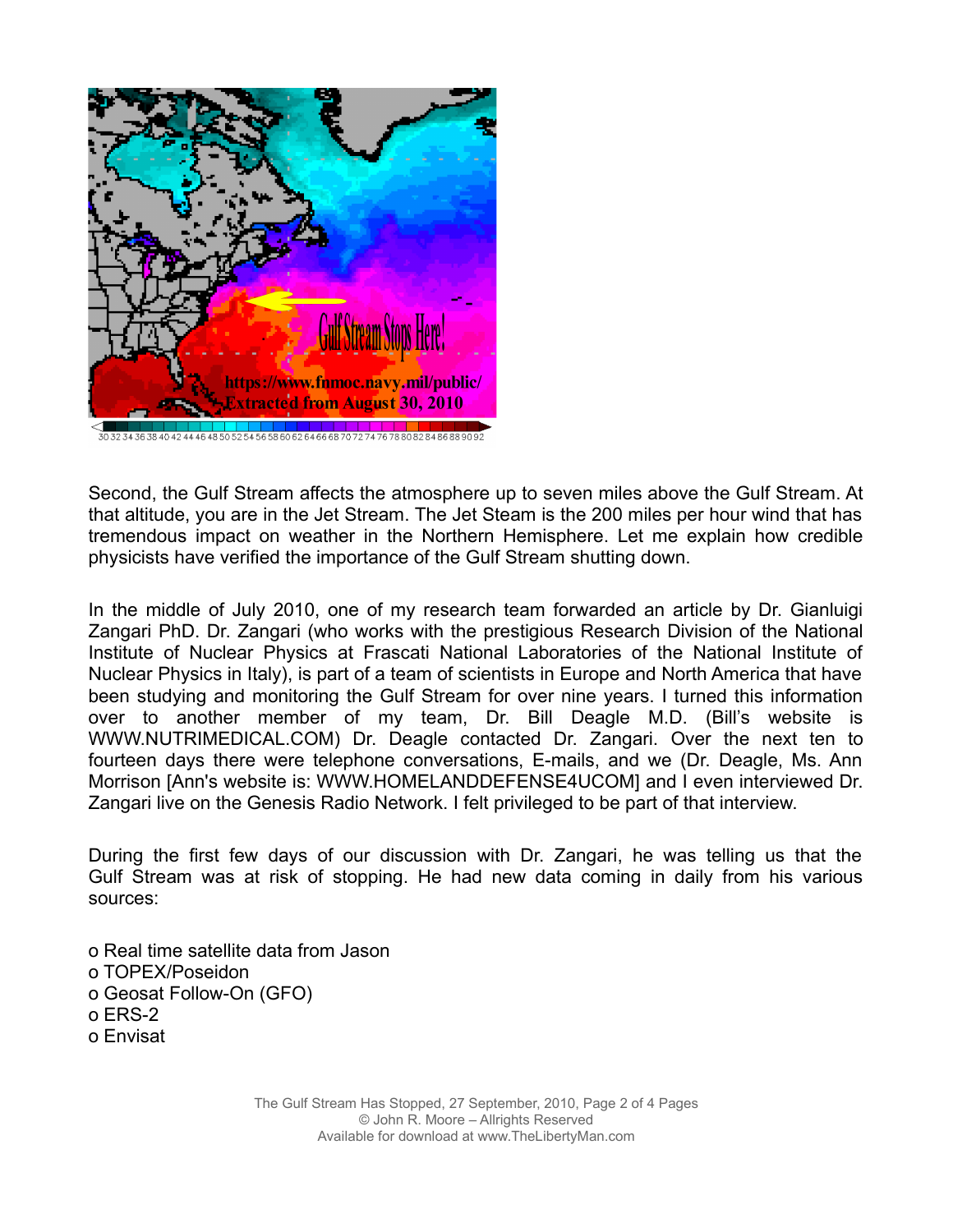These data were processed by the Colorado Center for Astrodynamics Research (CCAR) and further checked at the Frascati Laboratories by means of the SHT congruent calculus and compared with past years data. (Reference: http://www.bibliotecapleyades.net/ciencia/ciencia\_industryweapons114.htm )

By the end of July, Dr. Zangari was convinced that the Gulf Stream had, on June 12, 2010, stopped. Shortly after telling us that, he cut-off any further communication with us. We can only speculate as to why. His paper is available as a PDF at [http://www.associazionegeofisica.it/OilSpill.pdf.](http://www.associazionegeofisica.it/OilSpill.pdf)

A quote from Dr. Zangari: "The Gulf Stream is the Pacemaker of the weather for the planet". A strong statement, to say the least!

You should be wondering, what are the implications of stopping the Gulf Stream. Why is this the second most important story in 2,000 years? Because the most important story is that of Jesus Christ. The Gulf Stream stopping may mean the start of a new ice age. It will definitely mean abrupt climate change, especially harmful to the world's agriculture and dramatic increases and decreases in temperature and precipitation.

Possibly violent weather related events are more than a theory. I do not have direct access to the NASA Goddard Space Flight Institute, the main headquarters for the U.S. government monitoring these matters; however, one of my team members is connected. Through him (and other sources) we continue to seek more scientific details. Here are the two critical questions regarding climate change:

- 1.) How soon will the stopped Gulf Stream affect agriculture?
- 2.) How bad will it be?

As to question #1: What I'm hearing at this point in time is as soon as 90-120 days to as long as 24 months. We are fairly certain that the adverse impact on growing grain will be severe. Russia has already stopped exporting grain because of drought affecting yields of grains. China is stockpiling commodities, such as soybeans, exchanging commodities for the U.S. debt instruments that have lost value over the past five years.

As to question #2: Grains are the basic food for 6.5 billion people and unknown millions of domestic animals. Wheat, corn, soybeans and rice constitute a huge percentage of food worldwide. These grains can tolerate only a certain range of high/low temperatures and high/low precipitation. Anything outside what they normally can tolerate reduces the harvest. Very extreme changes can wipe out the harvest completely. In addition, other crops and animal production will be adversely impacted. This translates into higher food prices for first world countries like the United States, Canada, and Western Europe. For third world countries, this becomes malnutrition and the opportunistic diseases that malnourished people